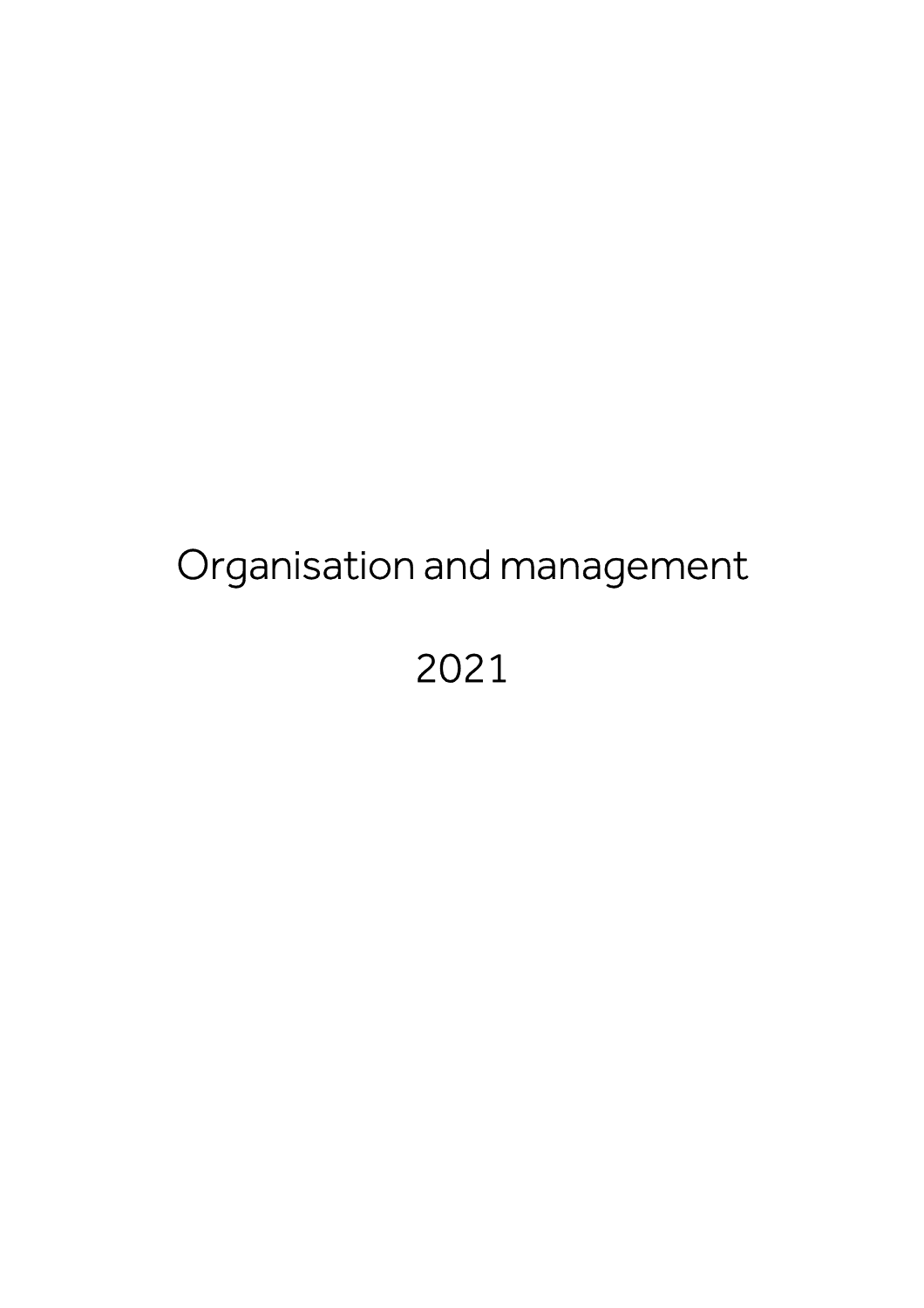# JYSKE BANK

# Organisation and management

The organisation and management of Jyske Bank reflect the general requirements under the Danish legislation governing financial markets and companies as well as the special requirements ensuing from financial legislation and Jyske Bank's Articles of Association.

Management is undertaken by

- General Meetings
- the Shareholders' Representatives
- the Supervisory Board and the Executive Board

The Supervisory Board and the Executive Board are independent of each other and no person is a member of both the Supervisory Board and the Executive Board. The Supervisory Board and the Executive Board are accountable to the shareholders of Jyske Bank, but they seek also to consider the interests of clients and employees as well.

## General meeting

Shareholders' right to pass resolutions shall be exercised at the Annual General Meeting. Jyske Bank's Articles of Association contain information about notice of the general meeting, the right to propose resolutions to the general meeting and right to participate and vote. The Articles of Association are available at investor.jyskebank.com/investorrelations/generalmeetings.

Motions to amend the Articles of Association can only be adopted when at least 90% of the voting share capital is represented at the Annual General Meeting and the motion is adopted by ¾ of the votes cast at the Annual General Meeting as well as by 3/4 of the voting share capital represented at the Annual General Meeting. Where less than 90% of the voting share capital is represented at the Annual General Meeting, but the motion obtained both 3/4 of the votes cast and 3/4 of the voting capital represented, and provided the motion was proposed by the Shareholders' Representatives and/or the Supervisory Board Bank, the motion can be adopted at an extraordinary general meeting by the said qualified majority irrespective of the proportion of the share capital represented. Such an Extraordinary General Meeting shall be convened at the usual notice within 14 days after the first General Meeting. Only the rules applying to amendments of the Articles of Association shall apply to motions to wind up Jyske Bank voluntarily or merge it with other financial institutions where Jyske Bank will not be the surviving company.

### Shareholders' Representatives

The Shareholders' Representatives elect from its number six members of the Group Supervisory Board based on the recommendation from Nomination Committee.

The purpose and tasks of the Shareholders' Representatives and the individual Representative are, among other things:

- To be informed about the bank's operations and development plans.
- To contribute knowledge and viewpoints to the positive development of the bank.
- To act as as ambassadors based on the bank's set of values.
- To generate added value and cohesion between clients, employees and shareholders.
- To support the bank's role and importance in society

Shareholders' representatives shall be elected at the Annual General Meeting. Shareholders' Representatives shall be elected for terms of three years. Members can be re-elected.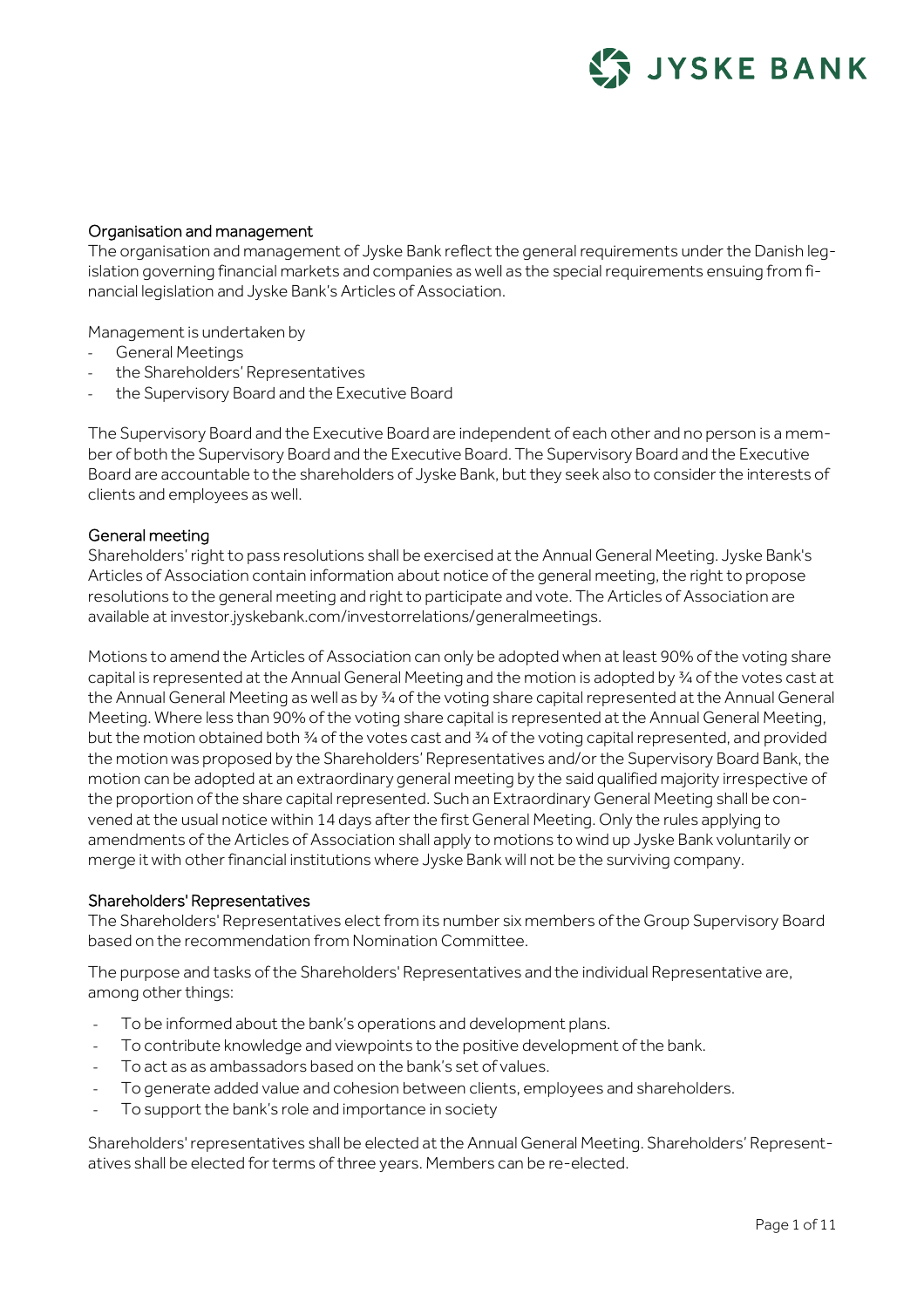

# Supervisory Board

The Supervisory Board shall be in charge of the overall management of the Group and supervise the decisions and arrangements made by the Executive Board.

The Supervisory Board shall on behalf of the shareholders determine the overall strategy and contribute actively to maintaining and developing Jyske Bank's position in the financial sector.

The Supervisory Board shall consist of:

- six members elected by and among the members of the Shareholders' Representatives
- up to two members for election by members in General Meeting and who meet the requirements of the Danish FSA in respect of relevant knowledge and experience of supervisory board members of banks, and
- any additional members as required by law (members elected by employees)

Each one of the six members who are elected by and among the Shareholders' Representatives is elected for a three-year period. Additional members elected by members in general meeting to meet the requirements of the FSA in respect of relevant knowledge and experience of supervisory board members are elected for a one-year period. Re-elections shall be allowed. Employee-elected members of the Supervisory Board are elected for a term of four years.

Generally Jyske Bank follows the recommendation from the Committee on Corporate Governance; please see the report on this.

The Supervisory Board shall elect its Chairman and Deputy Chairman.

The Supervisory Board shall in written business procedures lay down provisions on the execution of its office and guidelines concerning Jyske Bank's essential activities as well as the distribution of work between the Supervisory Board and the Executive Board. The meetings of the Supervisory Board shall be presided over by its Chairman and in his absence the Deputy Chairman.

The Supervisory Board shall form a quorum where more than half its members participate in discussions. Business transacted shall be determined by a simple majority of votes. In the case of an equality of votes, the Chairman's vote shall be decisive.

To ensure independence and objectivity, members of the Supervisory Board shall not participate in the discussions where questions concerning the member personally are discussed.

According to the Danish Companies Act, the employees of the Jyske Bank Group elect one Group representative and the employees of Jyske Bank A/S elect two representatives. Thus, in total three employee representatives are elected for a period of four years. In addition to electing their members of the Supervisory Board directly, the employees of Jyske Bank A/S will also elect the same number of alternate members for the same period. The members of the Supervisory Board elected by the employees shall have the same rights, duties and responsibilities as the members elected by the shareholders.

The Supervisory Board will hold at least ten physical meetings a year. In addition, the Supervisory Board generally holds teleconferences every second week. In 2021, the Supervisory Board held 48 board meetings.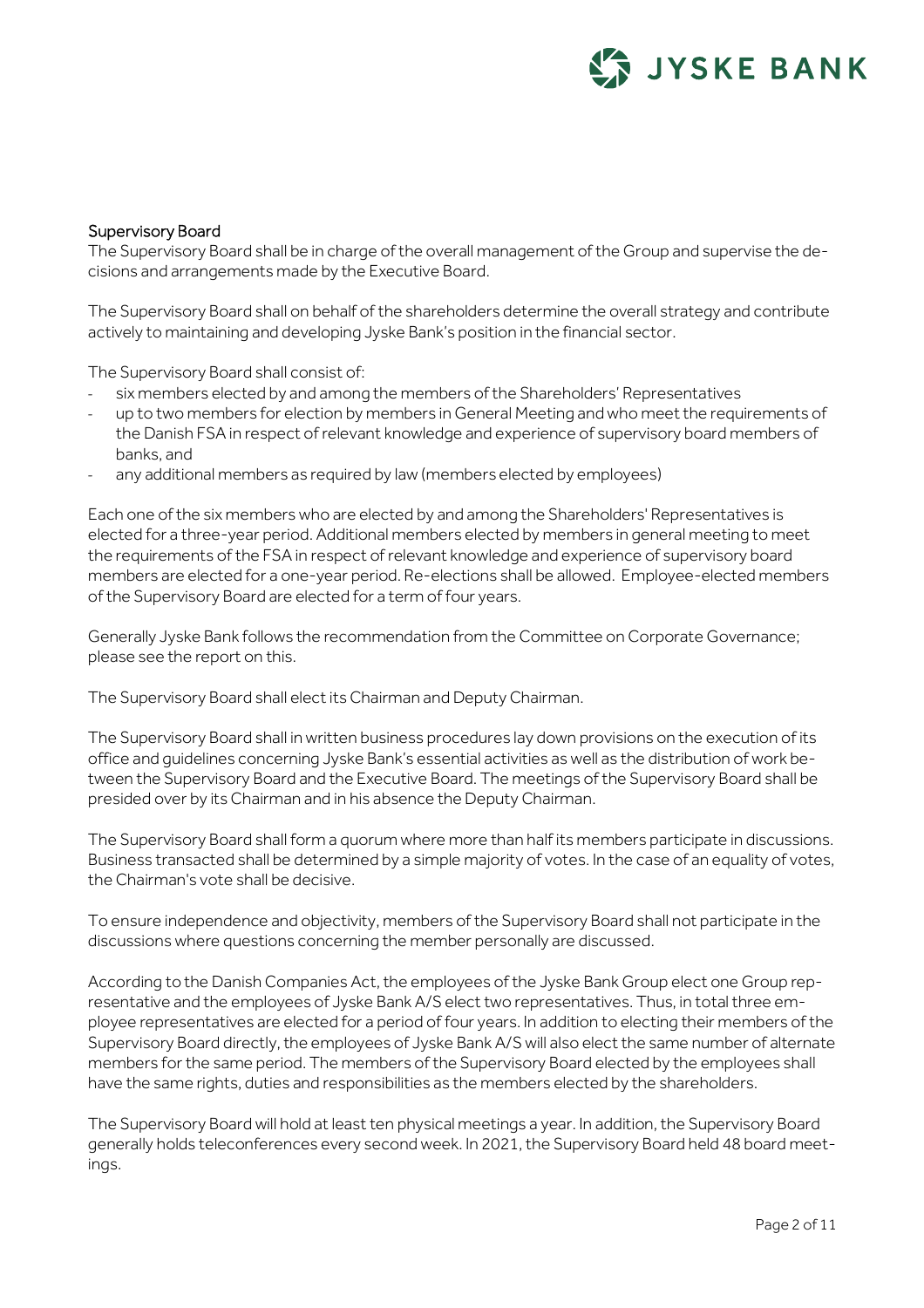# **LA JYSKE BANK**

The Supervisory Board receives a regular cash payment, which is fixed by the Shareholders' Representatives of Jyske Bank. No member of the Supervisory Board is entitled to any kind of remuneration when he or she resigns from the Supervisory Board. The remuneration to the Supervisory Board is determined annually at the General Meeting.

The competencies of each member of the Supervisory Board are stated on Jyske Bank's website.

# Committees under the Supervisory Board

The Supervisory Board has established five committees to supervise certain fields or prepare cases to be decided on subsequently by the entire Supervisory Board.

*The Nomination Committee* shall support the Supervisory Board in solving tasks ensuing from statutory requirements relating to the Supervisory Board's knowledge and experience, including the composition of the Supervisory Board, and the committee shall support the Supervisory Board in connection with nominations of candidates for the Supervisory Board and the Shareholders' Representatives, and the committee shall be responsible for overseeing thats the Supervisory Board is evaluated. The Nomination Committee shall be responsible for ensuring that the composition of the Supervisory Board entails sufficient diversity as to qualifications and competences, which also entails that the Supervisory Board holds the relevant competences pursuant to the Bank's business model and risk profile. The Nomination Committee had six meetings in 2021. Kurt Bligaard Pedersen (Chairman), Keld Norup, Anker Laden-Andersen og Bente Overgaard are members of the Committee.

*The Remuneration Committee* is commissioned, on behalf of the Supervisory Board, to determine the remuneration and pension conditions of the Executive Board and the Head of Internal Audit, and the Committee shall also be responsible for the remuneration of the risk officer and the chief compliance officer. The Remuneration Committee is the only committee to whom the Supervisory Board has delegated decision-making authority. The Remuneration Committee shall prepare the Group's pay policy and submit it for adoption by the Annual General Meeting. The Remuneration Committee had two meetings in 2021. Kurt Bligaard Pedersen (Chairman), Keld Norup and Marianne Lillevang are members of the Committee.

*The Audit Committee* established under current legislation shall supervise the financial reporting and internal control and risk-management systems; it shall also check the independence of the auditors as well as their qualifications. The Supervisory Board considers Per Schnack the independent member of the committee as he possesses qualifications within accounting. The Audit Committee had eight meetings in 2021. Per Schnack (Chairman), Kurt Bligaard Pedersen, Anker Laden-Andersen and Johnny Christensen are members of the Committee.

*The Risk Committee* shall carry out the preliminary consideration of risk-related issues before the final consideration by the Supervisory Board. Quarterly meetings shall discuss, among other things, issues relating to regulatory requirements of the capital adequacy statement, the Group's capital base, solvency requirement, as well as capital and liquidity buffers, material changes of the model set-up for risk management, and the annual re-estimate and validation of models. The Risk Committee held eight meetings in 2021. Rina Asmussen (Chairman), Kurt Bligaard Pedersen, Bente Overgaard, Per Schnack and Marianne Lillevang are members of the committee.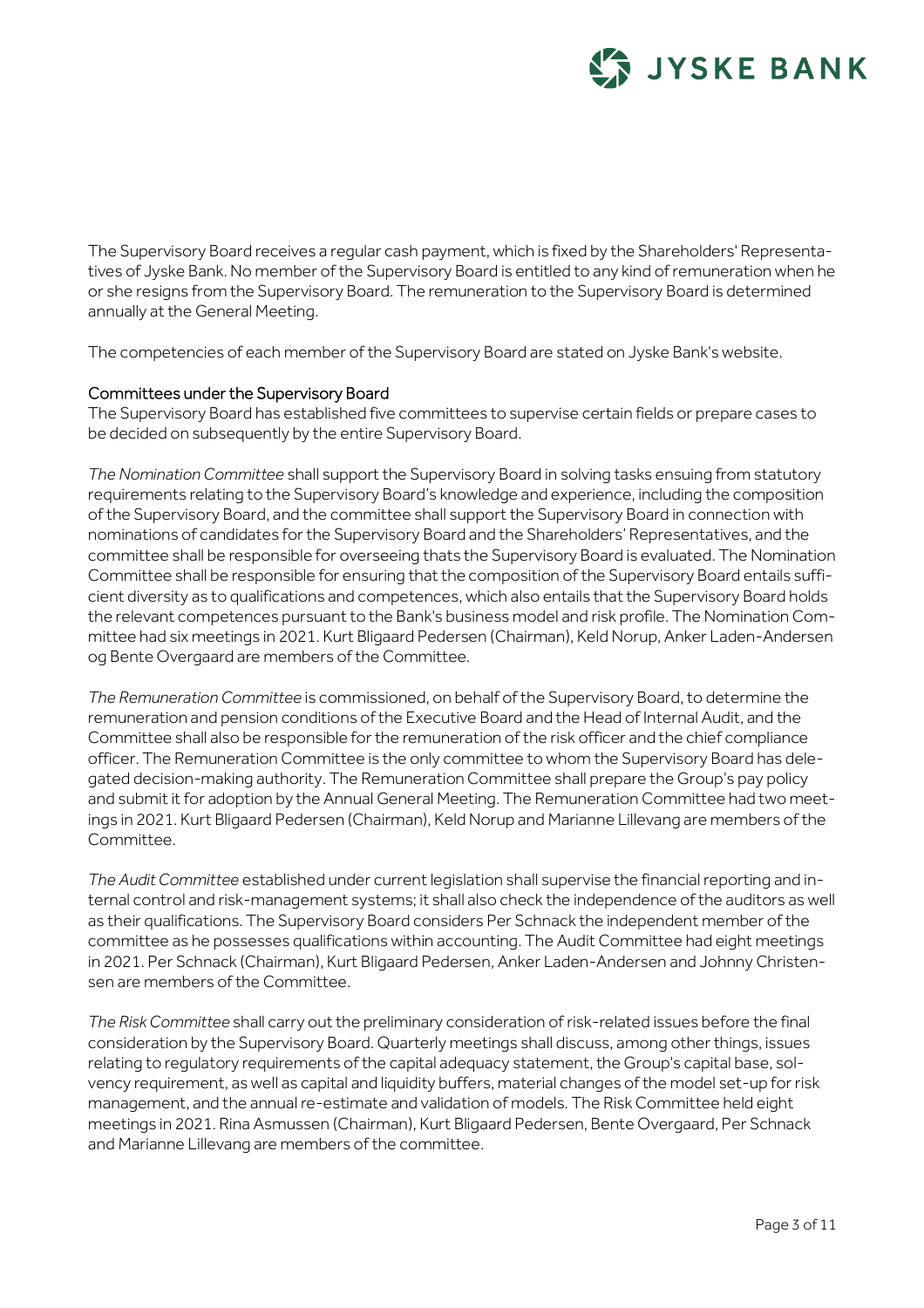

*The Digitization and Technology Committee* shall be in charge of the preparatory work to enable the Group Supervisory Board to decide on the Jyske Bank Group's strategies on digitization and technology, inclusive of related policies, relating to the bank's business activities. The Digitization and Technology Committee had four meetings in 2021. Rina Asmussen (Chairman), Kurt Bligaard Pedersen, Bente Overgaard and Christina Lykke Munk are members of the Committee.

# Target figures for the underrepresented gender

With effect from the 2021 annual general meeting, the Group Board has four female members (two elected by the shareholders and two elected by the employees) out of 9 members. This corresponds to an equal distribution according to the Danish Business Authority's guidelines of March 2016.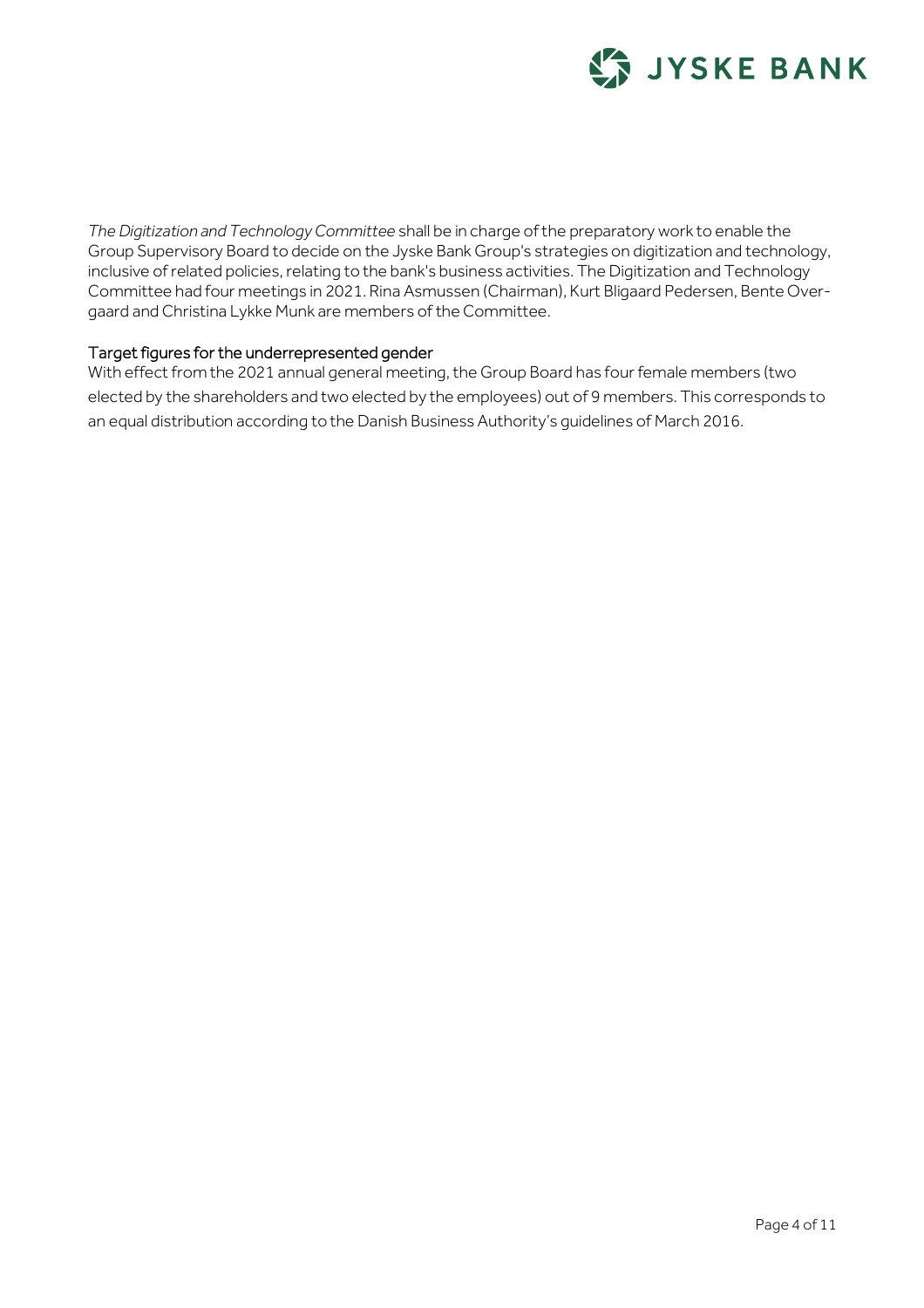# **JYSKE BANK**

## Members of the Supervisory Board at 31 December 2021

| Name                       | Age   | Elected<br>to the<br>Supervi-<br>sory<br>Board | Expiry of<br>term of<br>office | Audit<br>Commit-<br>tee | Nomina-<br>tion<br>Commit-<br>tee | Remuner-<br>ation<br>Commit-<br>tee | <b>Risk</b><br>Commit-<br>tee | Digitization<br>& Technol-<br>ogy Com-<br>mittee |
|----------------------------|-------|------------------------------------------------|--------------------------------|-------------------------|-----------------------------------|-------------------------------------|-------------------------------|--------------------------------------------------|
| Chairman, former managing  |       |                                                |                                |                         |                                   |                                     |                               |                                                  |
| director                   | 62    |                                                |                                |                         | Chair-                            |                                     |                               |                                                  |
| Kurt Bligaard Pedersen     | years | 2014                                           | 2023                           | Member                  | man                               | Chairman                            | Member                        | Member                                           |
| Deputy Chairman, Attorney- |       |                                                |                                |                         |                                   |                                     |                               |                                                  |
| at-Law                     | 68    |                                                |                                |                         |                                   |                                     |                               |                                                  |
| Keld Norup                 | years | 2007                                           | 2022                           |                         | Member                            | Member                              |                               |                                                  |
| Consultant                 | 62    |                                                |                                |                         |                                   |                                     | Chair-                        |                                                  |
| Rina Asmussen              | years | 2014                                           | 2023                           |                         |                                   |                                     | man                           | Chairman                                         |
| Attorney-at-Law            | 65    |                                                |                                |                         |                                   |                                     |                               |                                                  |
| Anker Laden-Andersen       | years | 2019                                           | 2022                           | Member                  | Member                            |                                     |                               |                                                  |
| Programme Director         | 57    |                                                |                                |                         |                                   |                                     |                               |                                                  |
| Bente Overgaard            | years | 2020                                           | 2024                           |                         | Member                            |                                     | Member                        | Member                                           |
| Professor, member          | 60    |                                                |                                |                         |                                   |                                     |                               |                                                  |
| Per Schnack                | years | 2019                                           | 2024                           | Chairman                |                                   |                                     | Member                        |                                                  |
|                            |       |                                                |                                |                         |                                   |                                     |                               |                                                  |
| Employee representatives:  |       |                                                |                                |                         |                                   |                                     |                               |                                                  |
| District Chairman          | 56    |                                                |                                |                         |                                   |                                     |                               |                                                  |
| Marianne Lillevang         | years | 2006                                           | 2022                           |                         |                                   | Member                              | Member                        |                                                  |
| Portfolio Management Ad-   |       |                                                |                                |                         |                                   |                                     |                               |                                                  |
| viser                      | 43    |                                                |                                |                         |                                   |                                     |                               |                                                  |
| Christina Lykke Munk       | years | 2016                                           | 2022                           |                         |                                   |                                     |                               | Member                                           |
| Deputy District Chairman   | 59    |                                                |                                |                         |                                   |                                     |                               |                                                  |
| Johnny Christensen         | years | 2018                                           | 2022                           | Member                  |                                   |                                     |                               |                                                  |
|                            |       |                                                |                                |                         |                                   |                                     |                               |                                                  |

|                                                                            |              | Number of Jyske Bank<br>shares |                  | Participation and number of meetings 2021 |                                   |                                     |                               |                                                  |  |
|----------------------------------------------------------------------------|--------------|--------------------------------|------------------|-------------------------------------------|-----------------------------------|-------------------------------------|-------------------------------|--------------------------------------------------|--|
| Name                                                                       | End-<br>2021 | End-<br>2020                   | Board<br>meeting | Audit<br>Commit-<br>tee                   | Nomina-<br>tion<br>Commit-<br>tee | Remuner-<br>ation<br>Commit-<br>tee | <b>Risk</b><br>Commit-<br>tee | Digitization<br>& Technol-<br>ogy Com-<br>mittee |  |
| Chairman, former managing                                                  |              |                                |                  |                                           |                                   |                                     |                               |                                                  |  |
| director<br>Kurt Bligaard Pedersen<br>Deputy Chairman, Attorney-<br>at-Law | 1150         | 1150                           | 48/48            | 8/8                                       | 6/6                               | 2/2                                 | 8/8                           | 4/4                                              |  |
| Keld Norup<br>Consultant                                                   | 1100         | 1100                           | 47/48            |                                           | 6/6                               | 2/2                                 |                               |                                                  |  |
| Rina Asmussen<br>Attorney-at-Law                                           | 1715         | 1715                           | 48/48            |                                           |                                   |                                     | 8/8                           | 4/4                                              |  |
| Anker Laden-Andersen<br>Programme Director                                 | 2715         | 2715                           | 48/48            | 8/8                                       | 5/5                               |                                     |                               |                                                  |  |
| Bente Overgaard<br>Professor, member                                       | 3115         | 1590                           | 48/48            |                                           | 5/5                               |                                     | 8/8                           | 4/4                                              |  |
| Per Schnack                                                                | 3668         | 3668                           | 46/48            | 8/8                                       |                                   |                                     | 8/8                           |                                                  |  |
| Employee representatives:<br>District Chairman                             |              |                                |                  |                                           |                                   |                                     |                               |                                                  |  |
| Marianne Lillevang<br>Portfolio Management Ad-<br>viser                    | 2541         | 2611                           | 45/48            |                                           |                                   | 2/2                                 | 7/8                           |                                                  |  |
| Christina Lykke Munk<br>Deputy District Chairman                           | 279          | 279                            | 44/48            | 3/3                                       |                                   |                                     |                               | 4/4                                              |  |
| Johnny Christensen                                                         | 825          | 620                            | 46/48            | 5/5                                       |                                   |                                     |                               | 1/1                                              |  |

The board members' participation in meetings appear above.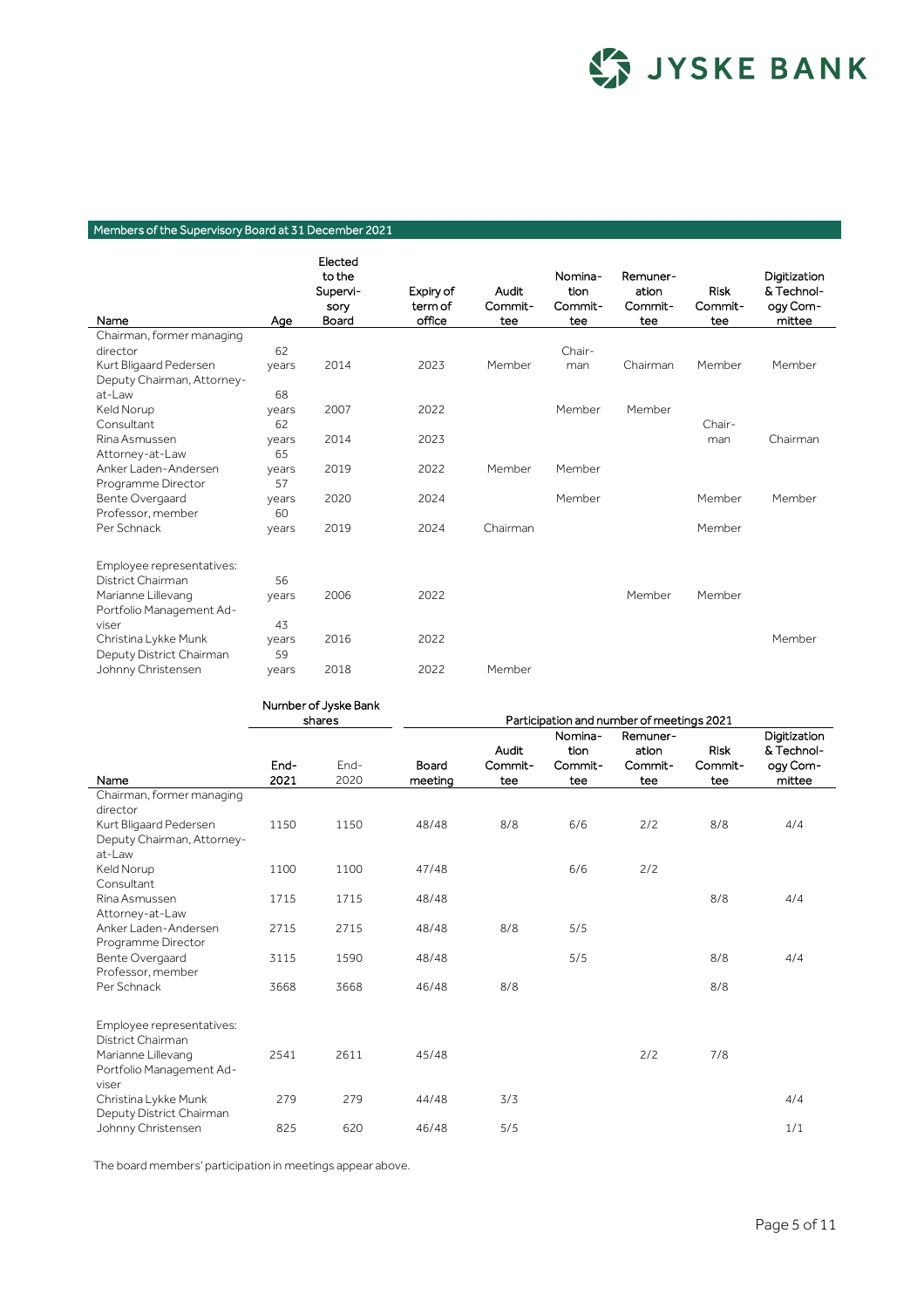# **JYSKE BANK**

The Supervisory Board has decided on a remuneration policy and had it adopted most recently at the Annual General Meeting in June 2021. It is the responsibility of the Supervisory Board to adjust and present anew the remuneration policy to the Annual General Meeting. The management receives a fixed remuneration and is not covered by incentive programmes.

| Duty to disclose information about remuneration |      |      |
|-------------------------------------------------|------|------|
| <b>DKKm</b>                                     | 2021 | 2020 |
|                                                 |      |      |
| Remuneration of the Supervisory Board           |      |      |
| Kurt Bligaard Pedersen                          | 1.6  | 1.3  |
| Keld Norup                                      | 0.9  | 0.6  |
| Rina Asmussen                                   | 0.7  | 0.7  |
| Bente Overgaard (joined on 16.06.2020)          | 0.8  | 0.3  |
| Anker Laden-Andersen                            | 0.7  | 0.5  |
| Per Schnack                                     | 0.7  | 0.6  |
| Marianne Lillevang                              | 0.6  | 0.6  |
| Johnny Christensen                              | 0.5  | 0.4  |
| Christina Lykke Munk                            | 0.4  | 0.5  |
| Philip Baruch (resigned on 23.03.2021)          | 0.2  | 0.8  |
| Jens A. Borup (resigned on 23.03.2021)          | 0.2  | 0.8  |
| Sven Buhrkall (resigned on 16.06.2020)          |      | 0.8  |
| Total                                           | 7.3  | 7.9  |

In addition to the fixed remuneration, the members of the committees under the Supervisory Board receive a committee remuneration. Of the total remuneration to the Supervisory Board, committee remuneration and Shareholders' Representatives' remuneration totalled DKK 3.0m in 2021 against DKK 3.1m in 2020, which amount is included in the above amounts. The Supervisory Board does not receive variable remuneration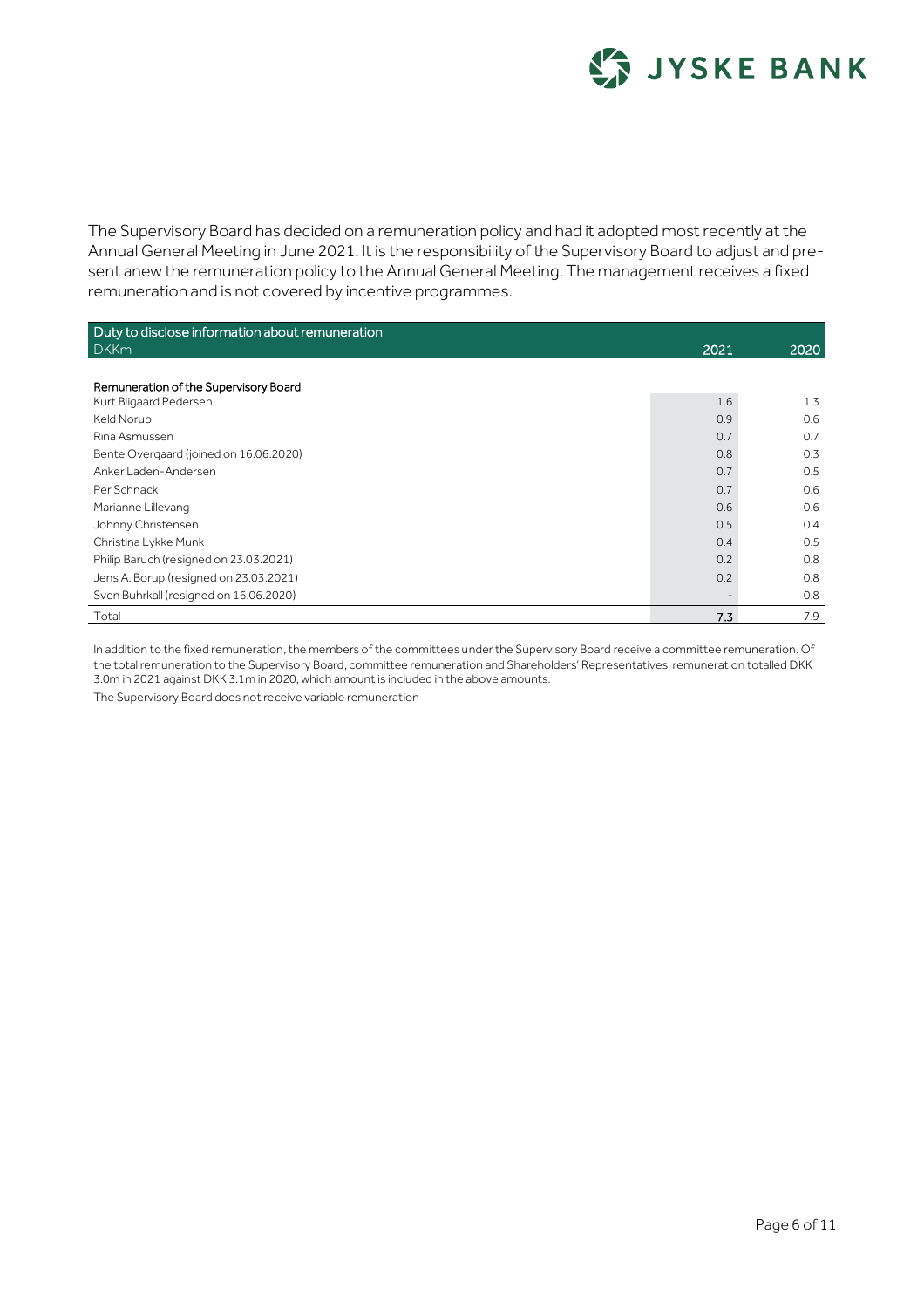

#### Directorships held by members of the Supervisory Board in other commercial enterprises at 31 December 2021

#### Kurt Bligaard Pedersen, Managing Director, London, Chairman

CEO of Bligaard Consult

#### Keld Norup, Vejle, Deputy Chairman

- Chairman of the supervisory board/board member, Holmskov-gruppen, Vejle including
	- o Chairman of the supervisory board, Holmskov & Co. A/S
	- o Chairman of the supervisory board, Holmskov Finans A/S
	- o Chairman of the supervisory board, Holmskov Invest A/S
	- o Board member, H & P Frugtimport A/S
- Board member, Solegruppen, Vejle, including
	- o Board member, Sole Holding ApS, Vejle, and also on the board of five fully owned subsidiaries
	- o Board member, TP Family ApS
	- o Board member, Hølgaard Ejendomme ApS and on the board of a fully owned subsidiary
	- o Board member, JGP Family ApS
	- o Board member, Solbjerg Ejendomme A/S
	- o Board member, Vesterby Minkfarm A/S
	- o Board member, Sole Invest ApS, Hedensted and also on the board of a fully owned subsidiary
- Managing director, Keld Norup Holding ApS

#### Rina Asmussen, Consultant, Klampenborg

- Board member, PFA Invest
- Board member and Deputy Chairman, BRFfonden, and on the board of a fully owned subsidiary
- Deputy chairman of Fonden for Håndværkskollegier
- Director of RA-Consulting

#### Anker Laden-Andersen, Attorney-at-Law, Frederikshavn

- Chairman of the supervisory board of Gisselfeld Kloster
- Chairman of the supervisory board of Hirtshals Havn and on the board of a fully-owned subsidiary
- Chairman of the supervisory board of DEN GREVELIGE OBERBECH-CLAUSEN-PEANSKE FAMILIEFOND (Voergaard Slot)
- Chairman of the supervisory board of Hjerl Fonden
- Chairman of of the supervisory board of Grøngas Partner A/S as well as 2 fully owned subsidiaries
- Board member, Thoraso ApS
- Board member, Vanggaard Fonden (Sæby Fiskeindustri)
- Director of ALA Advokatpartner anpartsselskab

#### Bente Overgaard, Managing director, Hellerup

- Board member, Tømmerhandler Johannes Fogs Fond
- Board member, SP Group A/S
- Committee member of the Danish Nature Fund
- Managing director, Overgaard Advisory ApS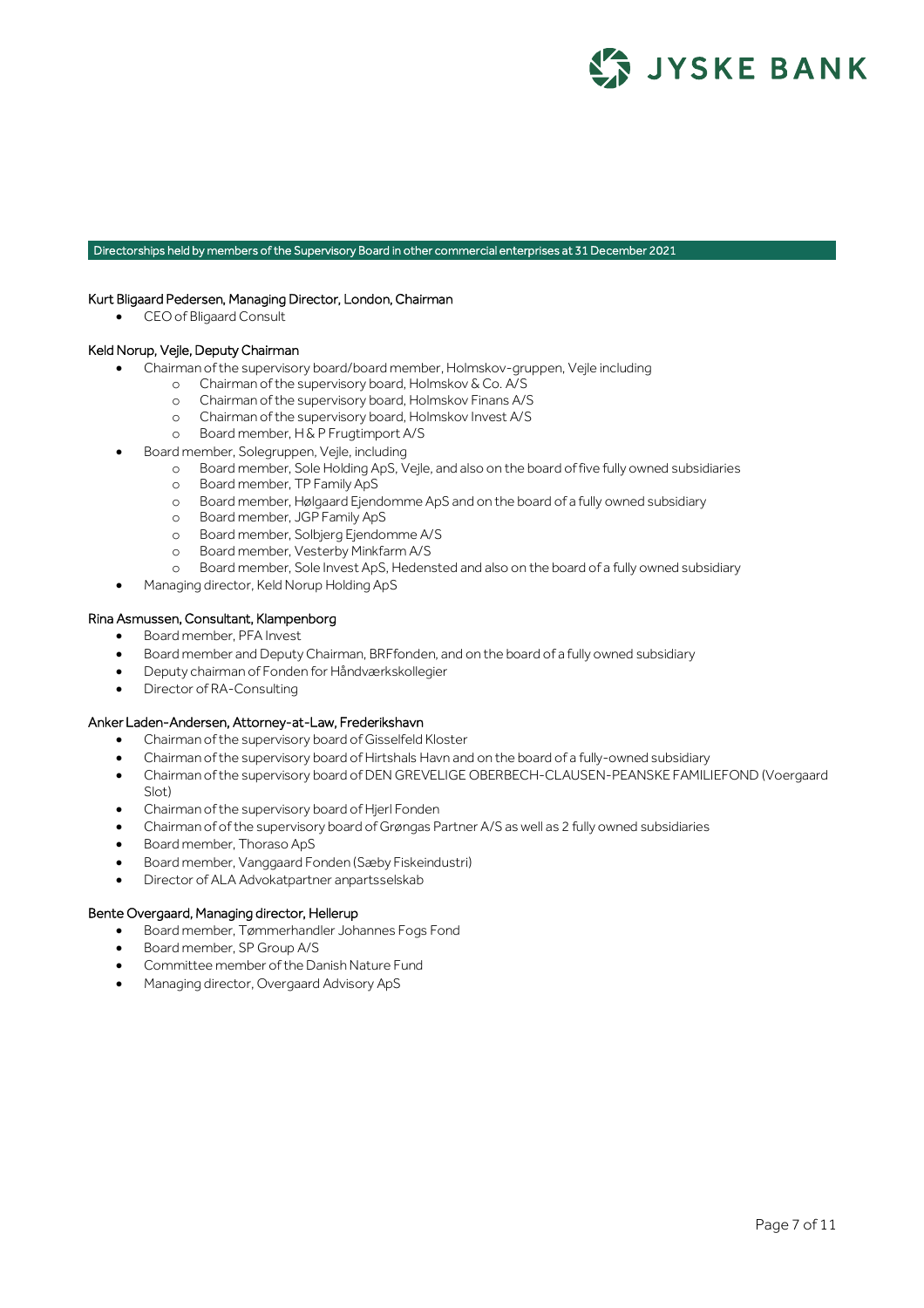

## Executive Board

The Executive Board has four members. The number of members is determined by the Supervisory Board.

The Executive Board undertakes the day-to-day management of the Group. The Executive Board strives continuously to ensure that the Group has efficient procedures and a clear organisational structure with a well-defined, transparent and consistent distribution of responsibilities.

Without having the right to vote, the Executive Board attends the meetings of the Shareholders' Representatives and the Supervisory Board. To ensure independence and objectivity, members of the Executive Board shall not participate in the discussions of questions concerning any of the members personally.

 $\overline{a}$ 

#### Total remuneration of the Executive Board

| 2021                                         | Anders Dam | <b>Niels Erik</b><br>Jakobsen | Peter<br>Schleidt | Per<br>Skovhus | Total |
|----------------------------------------------|------------|-------------------------------|-------------------|----------------|-------|
| Remuneration paid                            | 10.3       | 8.1                           | 8.4               | 8.3            | 35.1  |
| Retirement remuneration earned over the year | 0.2        | 0.1                           | 0.7               | 0.7            | 1.7   |
| Total                                        | 10.5       | 8.2                           | 9.1               | 9.0            | 36.8  |
| 2020                                         |            |                               |                   |                |       |
| Remuneration paid                            | 10.1       | 7.9                           | 8.1               | 8.2            | 34.3  |
| Retirement remuneration earned over the year | 0.2        | 0.1                           | 0.7               | 0.7            | 1.7   |
| Total                                        | 10.3       | 8.0                           | 8.8               | 8.9            | 36.0  |

#### The holdings of the Members of the Executive Board of Jyske Bank shares (number of shares)

|                     | 2021   | 2020   |
|---------------------|--------|--------|
| Anders Dam          | 31.844 | 29.601 |
| Niels Erik Jakobsen | 26,051 | 22,672 |
| Peter Schleidt      | 22.060 | 17,605 |
| Per Skovhus         | 23.358 | 18,619 |

Directorships held by members of the Executive Board in other commercial enterprises\* at 31 December 2021

#### Anders Dam

- Chairman of the Supervisory Board of Jyske Banks Almennyttige Fond as well as the fully owned subsidiary Jyske Banks Almennyttige Fonds Holdingselskab
- Board member (deputy chairman), Foreningen Bankdata F.m.b.a.
- Board member, FR I af 16. september 2015 A/S

#### Niels Erik Jakobsen

- Board member (deputy chairmen), Letpension A/S
- Board member, BI Holding A/S as well as the fully owned BI Asset Management Fondsmæglerselskab A/S

#### Peter Schleidt

Board member (chairman), JN Data

\* To this must be added the directorships held by members of the Executive Board in wholly-owned subsidiaries.

#### Internal control and risk-management systems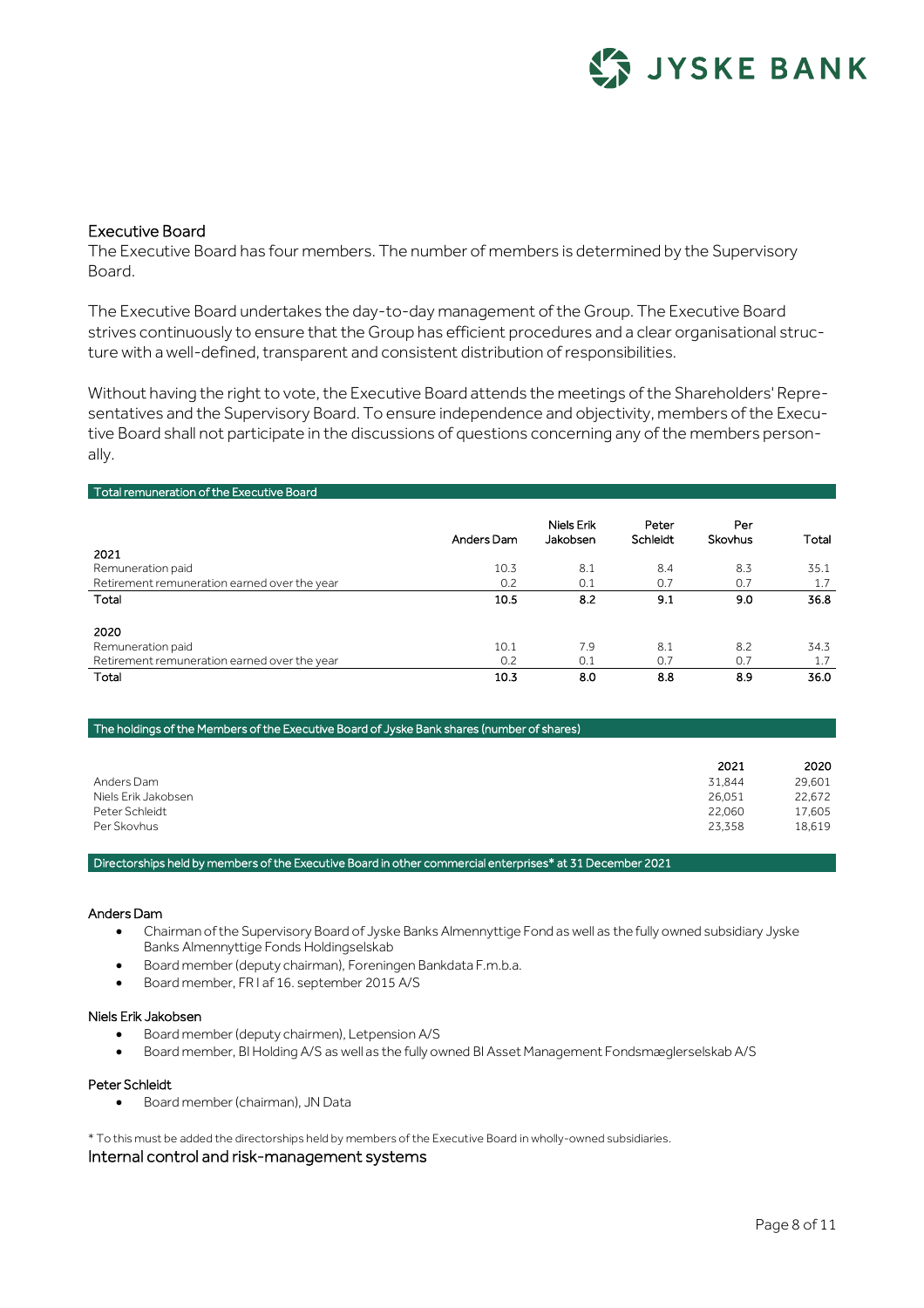

The overall responsibility for the Group's internal control and risk-management systems in connection with the financial reporting rests with the Supervisory Board and the Executive Board. The process has been planned with a view to preparing and presenting an annual report in agreement with the regulatory requirements as well as preparing and presenting an annual report that is free from material misstatement, whether due to fraud or error.

# Recognition and measurement

Recognition and measurement of certain assets and liabilities require an estimate of the influence of future events on the value of such assets and liabilities at the balance sheet date. Estimates of material importance to the presentation of the accounts are, among other things, based on the impairment of loans and advances, the fair value of unlisted financial instruments and provisions already made.

The estimates are based on assumptions which management finds reasonable, but which are inherently uncertain. It is the assessment of management that assets and liabilities offer a true and fair view of the financial position and that the control environment relating to the assessments made is satisfactory.

# Control environment

The most important elements in the control environment are an expedient organisation, including separation of functions, as well as internal policies and business procedures.

The Supervisory Board, the Executive Board and the organisation involved in the presentation of the accounts have been organised in such a way that relevant competencies in respect of risk management and assessment of internal controls in relation to the presentation of the accounts have been established and work independently of each other.

The Supervisory Board has set up an Audit Committee which continuously monitors that the Group's internal controls are sufficient and assesses material risks in connection with the process relating to the presentation of the accounts, including the risk that fraud or error may result in material misstatement in the annual report.

# Risk assessment

The details given in the annual report are continuously assessed with respect to risk and with a view to identifying elements associated with heightened risk because they are based on estimates and/or generated through complex or manual processes.

The Audit Committee is continuously informed about the assessment of the Group risks, including risks affecting the process relating to the presentation of the accounts. The Audit Committee and the Executive Board decide at least once a year whether new internal controls are to be initiated to counter identified risks. The Audit Committee examines, also at least once a year, particularly risky fields, including recognition and measurement of material assets and liabilities as well as any changes to accounting policies.

# Control activities

Control activities have been set up with the purpose of preventing, detecting and correcting any errors and omissions in the data that form the basis of the accounts' preparation. The activities include, among other things, certification, authorisation, approval, reconciliation, analyses of results, control of separation of functions, general IT controls and controls regarding IT applications.